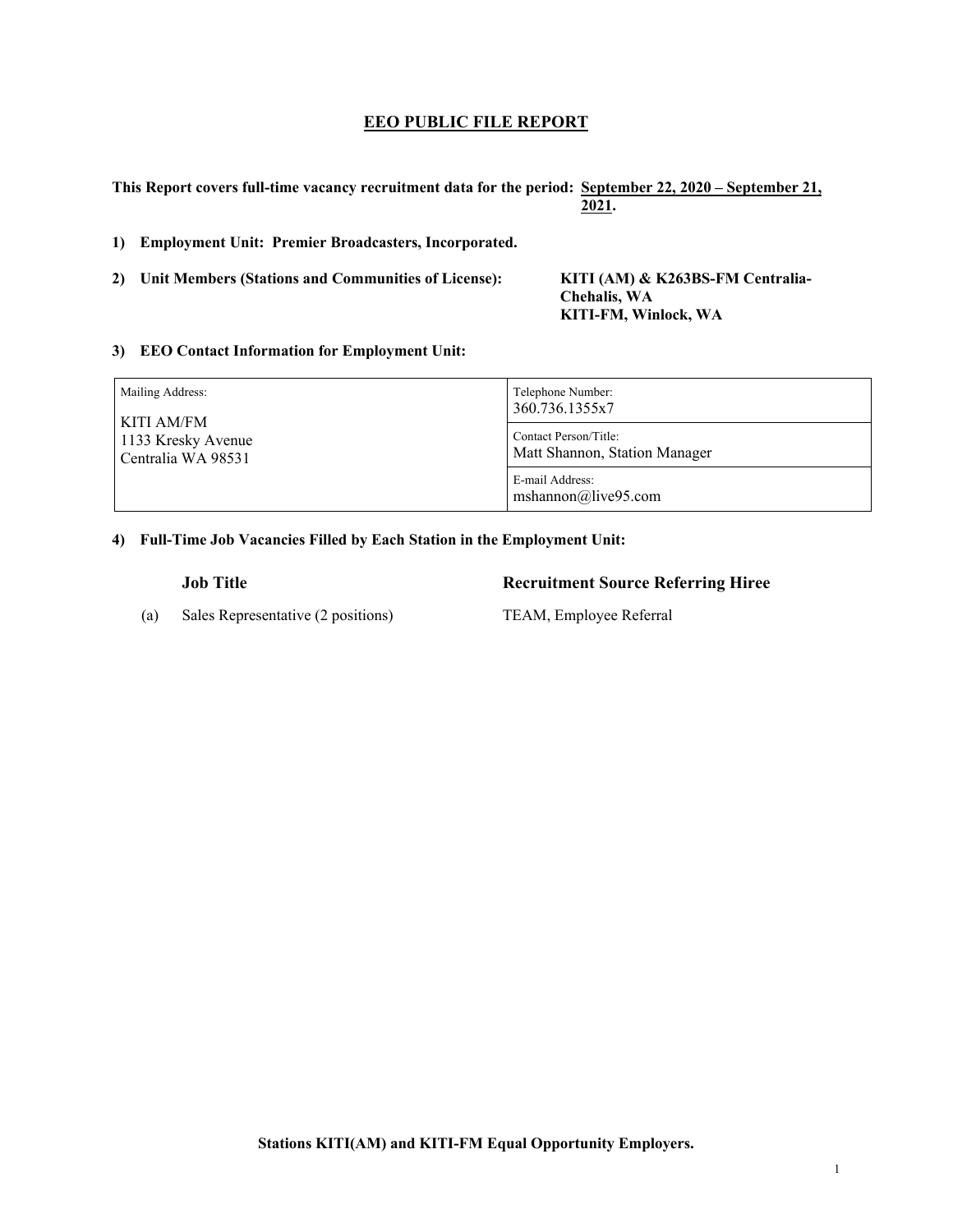## **5a) Job Title: Sales Representative (2 positions)**

# **Referral Source(s) of Hiree: TEAM, Employee Referral**

| Name of Organization Notified of<br>Job Vacancy        | Contact<br>Person  | Address                                                 | Telephone<br>Number | $#$ of<br>Interviewees<br>Referred | Did Recruitment<br><b>Source Request</b><br>Notification?<br>(Yes or No) |
|--------------------------------------------------------|--------------------|---------------------------------------------------------|---------------------|------------------------------------|--------------------------------------------------------------------------|
| Washington State Association Of<br><b>Broadcasters</b> | Keith Shipman      | P.O. Box 11341<br>Tacoma WA 98411                       | 360-705-0774        | $\boldsymbol{0}$                   | No                                                                       |
| TEAM (Total Employment &<br>Management)                | Cara Legg          | 1791 NE Kresky Avenue<br>Chehalis WA 98532              | 360-740-8832        | $\tau$                             | N <sub>o</sub>                                                           |
| Live95.com/1420kiti.com                                | Matt Shannon       | 1133 Kresky Avenue<br>Centralia WA 98531                | 360-736-1355x7      | $\boldsymbol{0}$                   | No                                                                       |
| Walk-in                                                | Matt Shannon       | 1133 Kresky Avenue<br>Centralia WA 98531                | 360-736-1355x7      | $\mathbf{1}$                       | N <sub>o</sub>                                                           |
| South Puget Sound Community College                    | Job Center         | 2011 Mottman Road SW<br>Olympia WA 9812                 | 360-596-5239        | $\mathbf{0}$                       | No                                                                       |
| Oregon Association of Broadcasters                     | Keith Shipman      | 13500 SW Pacific Highway, #58-225<br>Portland OR, 97223 | 503-443-2299        | $\overline{0}$                     | No                                                                       |
| Live 95's Facebook Page                                | Matt Shannon       | 1133 Kresky Avenue<br>Centralia WA 98531                | 360-736-1355x7      | $\mathbf{1}$                       | N <sub>o</sub>                                                           |
| The Chronicle Newspaper &<br>Chronline.com             | Amanda Curry       | 321 North Pearl Street<br>Centralia WA 98531            | 360-736-3311        | $\overline{0}$                     | N <sub>o</sub>                                                           |
| On-air advertising from Live 95 & KITI                 | Matt Shannon       | 1133 Kresky Avenue<br>Centralia WA 98531                | 360-736-1355x7      | $\mathbf{1}$                       | No                                                                       |
| Employee referrals                                     | Matt Shannon       | 1133 Kresky Avenue<br>Centralia WA 98531                | 360-736-1355x7      | 1                                  | No                                                                       |
| Worksource Lewis County                                | Christina Chestnut | 151 N.W Hampe Way<br>Chehalis WA 98532                  | 360-748-2360        | $\mathbf{0}$                       | N <sub>o</sub>                                                           |